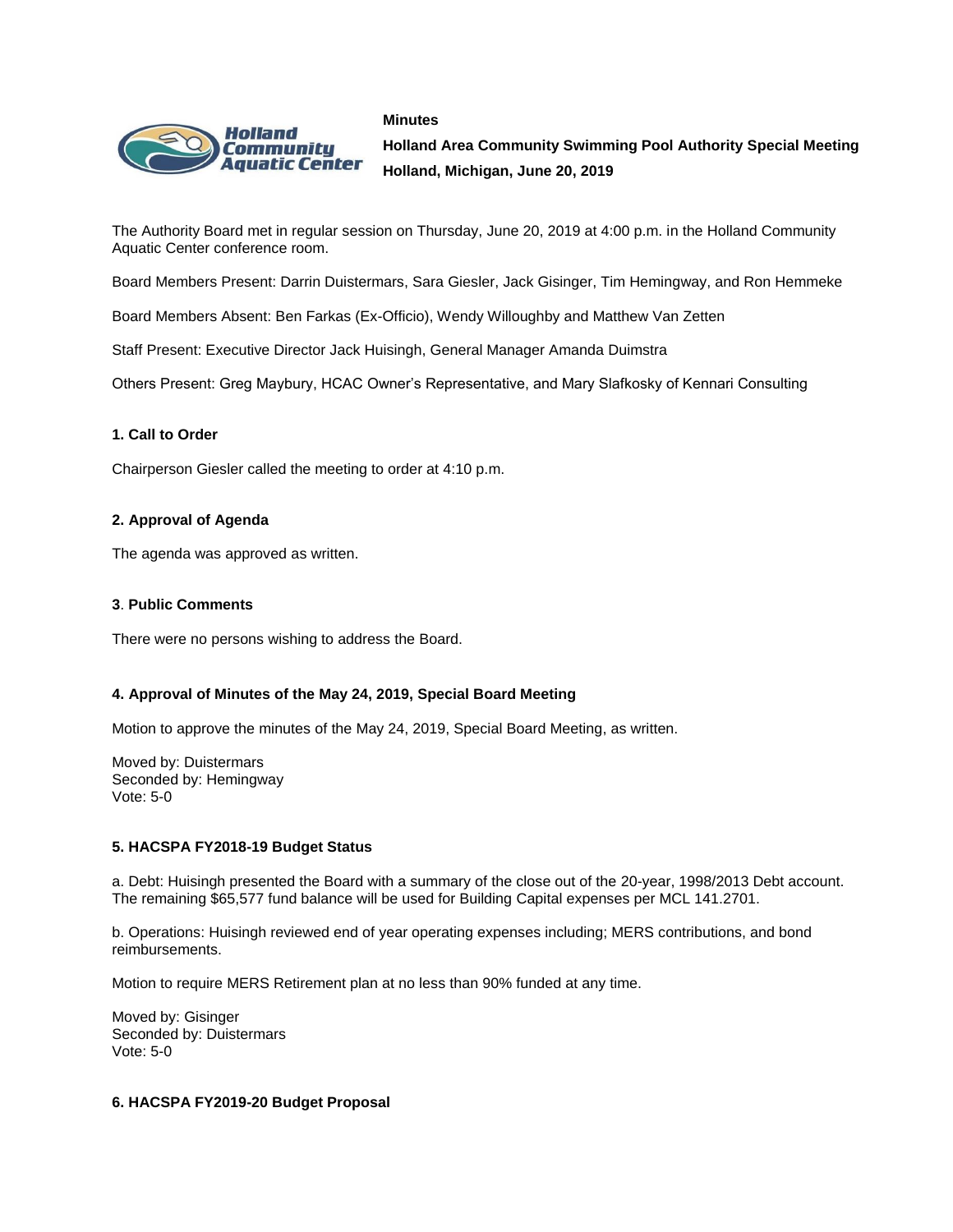a. Debt: Huisingh proposed the Board proposal and Voter approved rate of 1.25 mills to support the proposed 2019 Bond obligations.

b. Operations: Huisingh proposed a FY2019-20 Operational Budget of; \$2.6 million in revenues to support expenses of \$2.6 million with a net \$ zero contribution/requirement to the Authority's Fund Balance.

Motion to approve FY2019-20 as \$2.6 million revenues, and \$2.6 million expenses.

Moved by: Gisinger Seconded by: Duistermars

No vote.

Motion to amend and motion to approve FY2019-20 as \$2.6 million revenues, and \$2.6 million expenses and including a \$20K addition to the proposed donation revenue totaling \$30K in donations, to create a positive \$20K budget for FY2019-20.

| FY 2019-20          | <b>Operational Budget</b> |                |
|---------------------|---------------------------|----------------|
| Revenues            |                           | \$2,620,000.00 |
| Expenses            |                           | \$2,600,000.00 |
| Net to Fund Balance |                           | 20,000,00      |

Moved by: Gisinger Seconded by: Duistermars Vote: 5-0

Motion that the Board approve a requirement to maintain a minimum of two months operations funding in the fund balance at any given time.

Moved by: Gisinger Seconded by: Hemingway Vote: 5-0

#### **7. HACSPA Board: FY2019-20**

#### a. **FY2019-20 Meeting Dates** - **Giesler, Board Chair**

Motion to approve all meeting dates on the third Thursday of each month, with the exception of June, 2020. Meeting dates as follows:

Regular Board Meetings (Quarterly) Thursday, September 19, 2019 at 4:00 p.m. Thursday, December 19, 2019 at 4:00 p.m. Thursday, March 19, 2020 at 4:00 p.m. Thursday, June 25, 2020 at 4:00 p.m.  $(4<sup>th</sup>$  week)

Special Board Meetings (Monthly) Thursday, July 18 2019 at 4:00 p.m. Thursday, August 15, 2019 at 4:00 p.m. Thursday, October 17, 2019 at 4:00 p.m. Thursday, November 21, 2019 at 4:00 p.m. Thursday, January 16, 2020 at 4:00 p.m. Thursday, February 20, 2020 at 4:00 p.m. Thursday, April 16, 2020 at 4:00 p.m. Thursday, May 21, 2020 at 4:00 p.m.

Meetings are to be held on the 3<sup>rd</sup> Thursday of the month, except the  $4<sup>th</sup>$  week of June, at 4:00 p.m. at Holland Community Aquatic Center.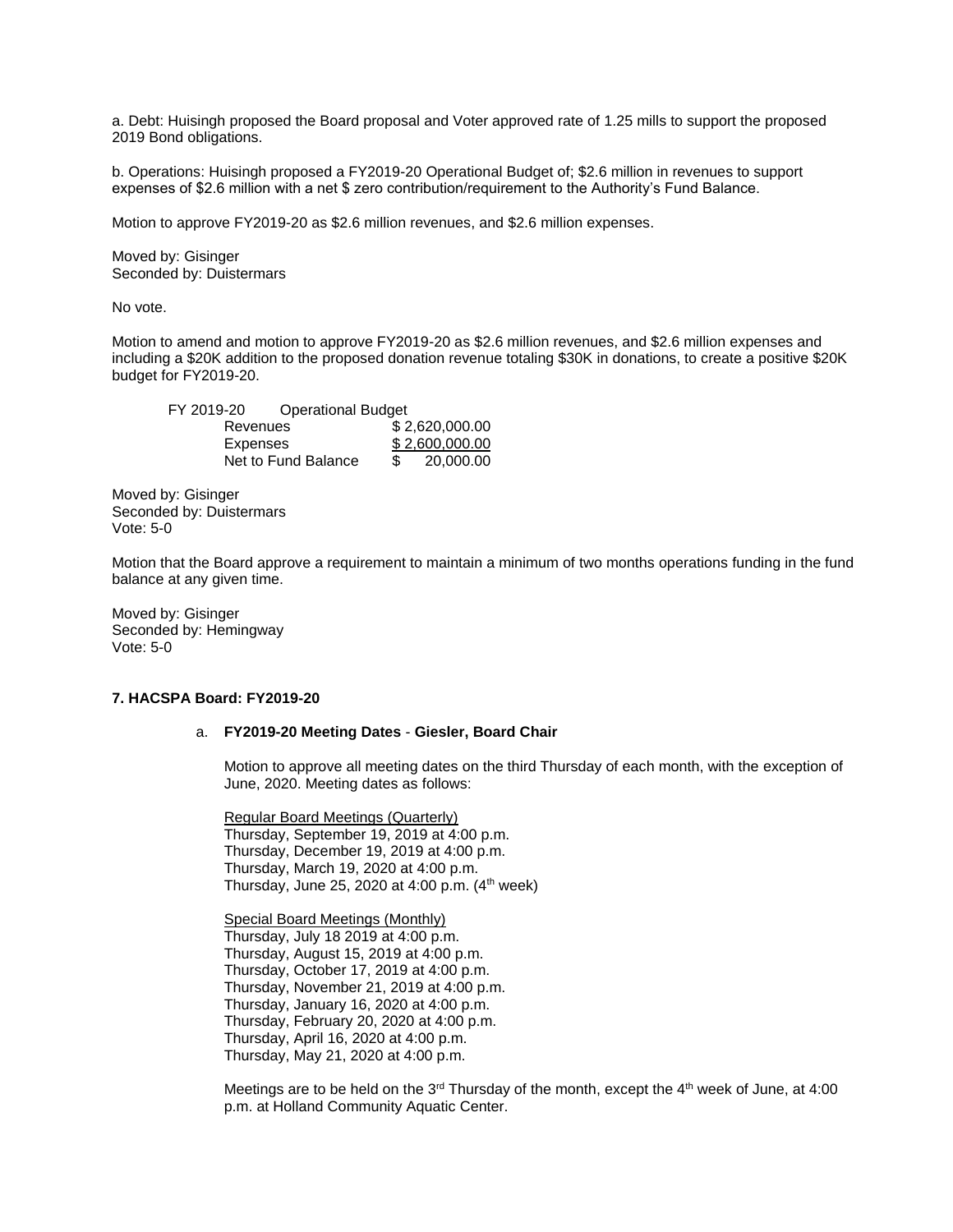Moved by: Duistermars Seconded by: Gisinger Vote: 5-0

## b. **FY2019-20 Board Officers and Committee Appointments** - **Giesler, Board Chair**

Motion to approve the Board Officers and committee assignments as follows:

| <b>City of Holland</b>   | Matthew VanZetten Committee: TBD<br>Ron Hemmeke<br>Tim Hemingway | Wendy Willoughby Officer; Board Vice Chairperson/Secretary<br>Committee; Chair Personnel, Executive<br>Committee: Chair Ad Hoc Construction<br>Committee: Ad Hoc Construction |
|--------------------------|------------------------------------------------------------------|-------------------------------------------------------------------------------------------------------------------------------------------------------------------------------|
| <b>Holland Township</b>  |                                                                  | Darrin Duistermars Committee; Finance, Personnel                                                                                                                              |
| <b>Laketown Township</b> | Sara Giesler                                                     | Officer: Board Chairperson<br>Committee; Chair Executive, Finance                                                                                                             |
| <b>Park Township</b>     | <b>Jack Gisinger</b>                                             | <b>Officer: Board Treasurer</b><br>Committee: Chair Finance, Executive                                                                                                        |
| Moved by: Duistermars    |                                                                  |                                                                                                                                                                               |

Moved by: Duistermars Seconded by: Hemingway Vote: 5-0

# **8. HACSPA 2019 Next Gen Status Reports**

- a. HACSPA Construction Committee: Hemmeke provided a brief update from the Construction Committee.
- b. HACSPA Owner's Representative: Maybury provided the Board with a brief presentation outlining the construction process and organizational chart.
- c. HCAC Foundation: Mary Slafkosky of Kennari Consulting updated the Board on the work that is being done with the HCAC Foundation and their feasibility study.

## **9. Executive Director Update**

Huisingh updated the Board on a new program initiative to provide a clear path from swimming instruction to competitive swimming. Duimstra, and Instructional Program Manager, Jesse Luyk continue to plan new programming for fall 2019. HCAC has achieved donor support to provide this program through scholarship opportunities.

## **10. Other Business and Issues**

There were no other issues.

#### **11**. **Adjournment**

The Board was adjourned Chairperson Giesler at 5:50 p.m.

Respectively Submitted,